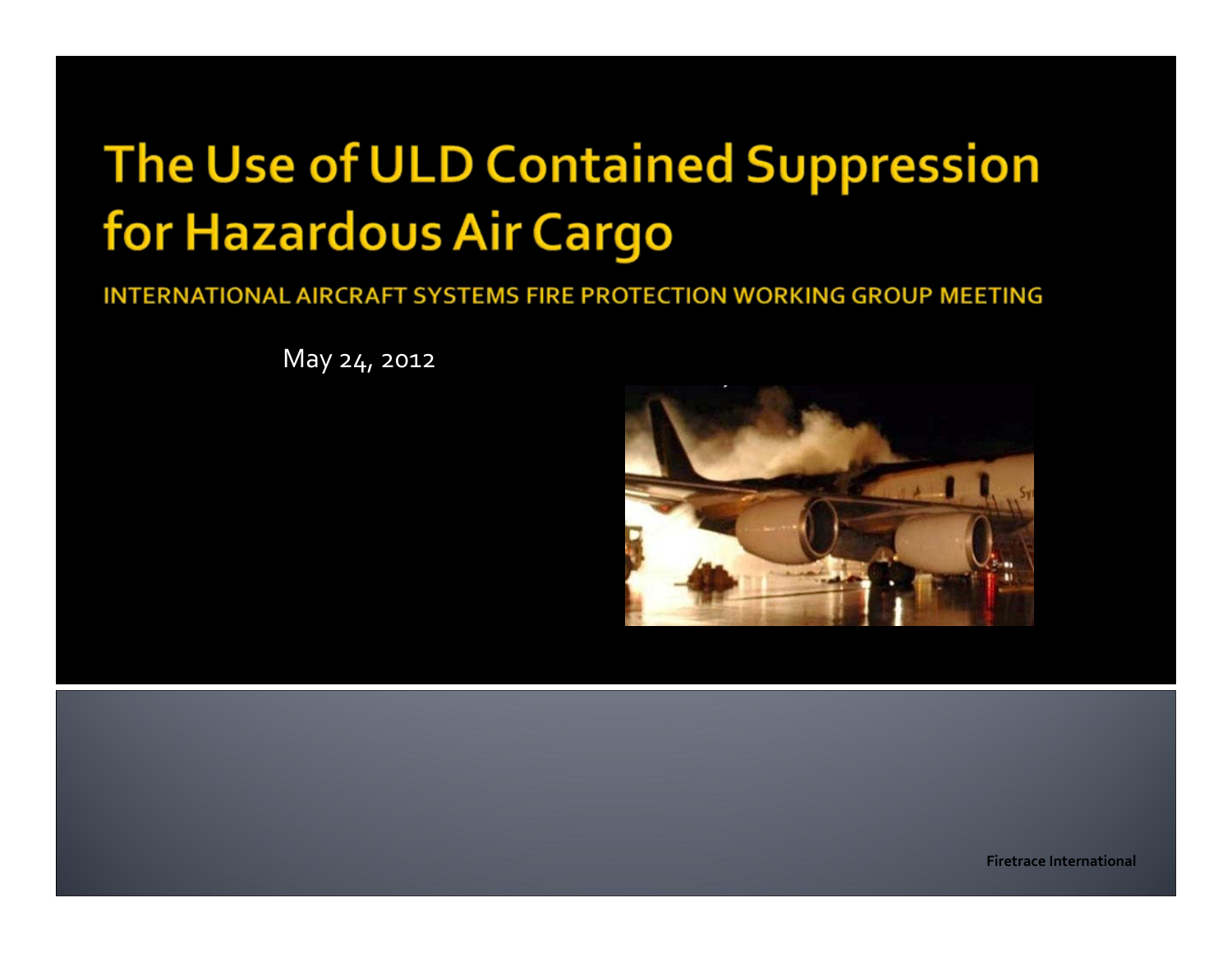#### **Firetrace International Overview**

Firetrace International is based in Scottsdale, Arizona with offices in the United Kingdom, Dubai, Singapore and Australia

Firetrace specializes in applying fire engineering research to unique and unusual small volume hazards (<2000 cu ft)

Firetrace has been the global leader in providing "micro" environment fire protection solutions for commercial, industrial, and military applications for over 25 years

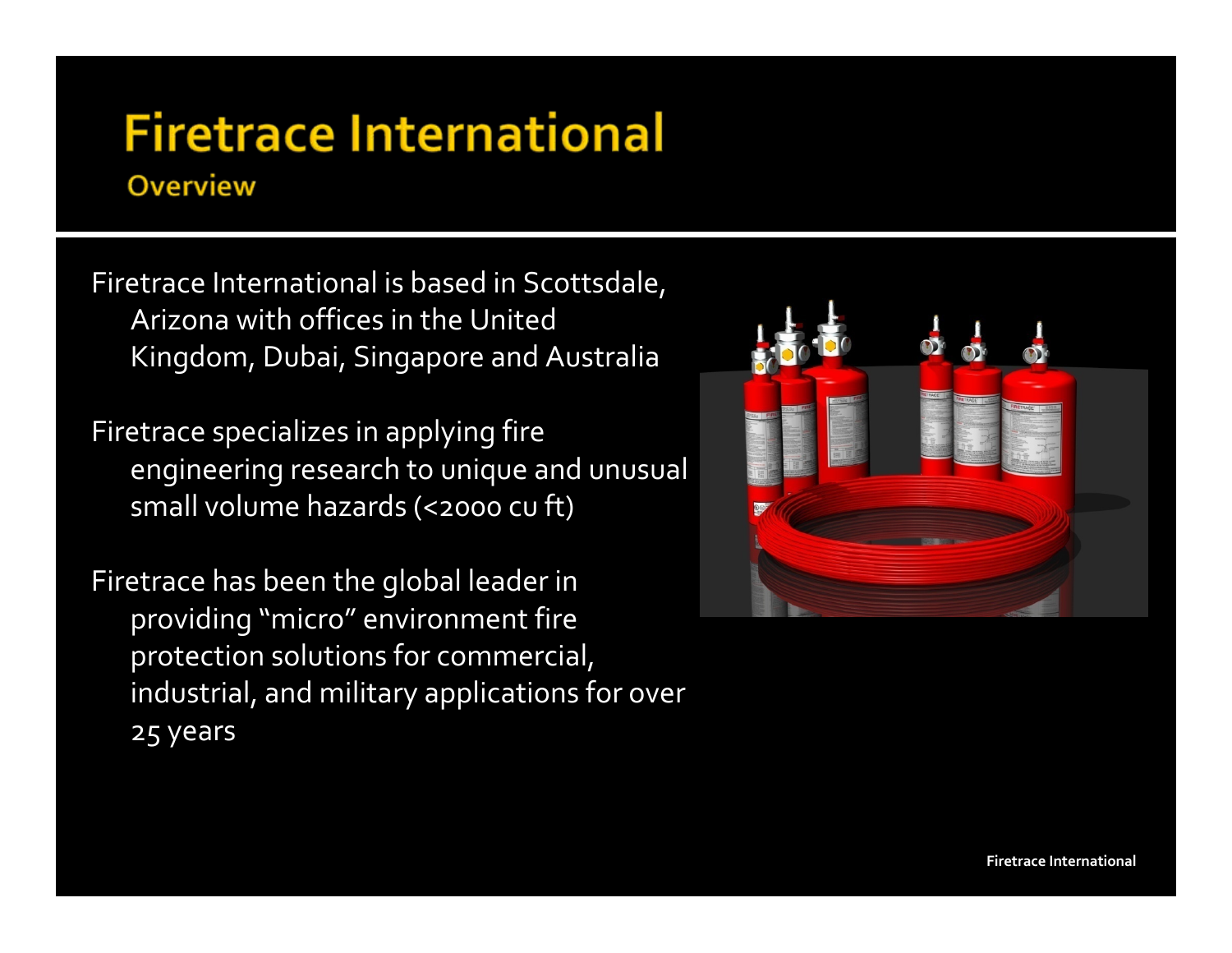## **Air Cargo Fire Incidents**

- **The incident rate for air cargo fires is increasing**
- $\mathbb{R}^3$ The increase is due in part to increasing air freight volumes
- $\mathcal{L}_{\mathcal{A}}$  However, other contributing factors appear to be the composition of the freight involved with lithium batteries being suspected of playing a significant role
- $\mathbb{R}^n$  The FAA sponsored *Freighter Airplane Cargo Fire Risk Model (*RGW Cherry & Associates Limited) predicts more than 4 additional major crashes among US based cargo companies over the next decade attributed to the transport of lithium batteries.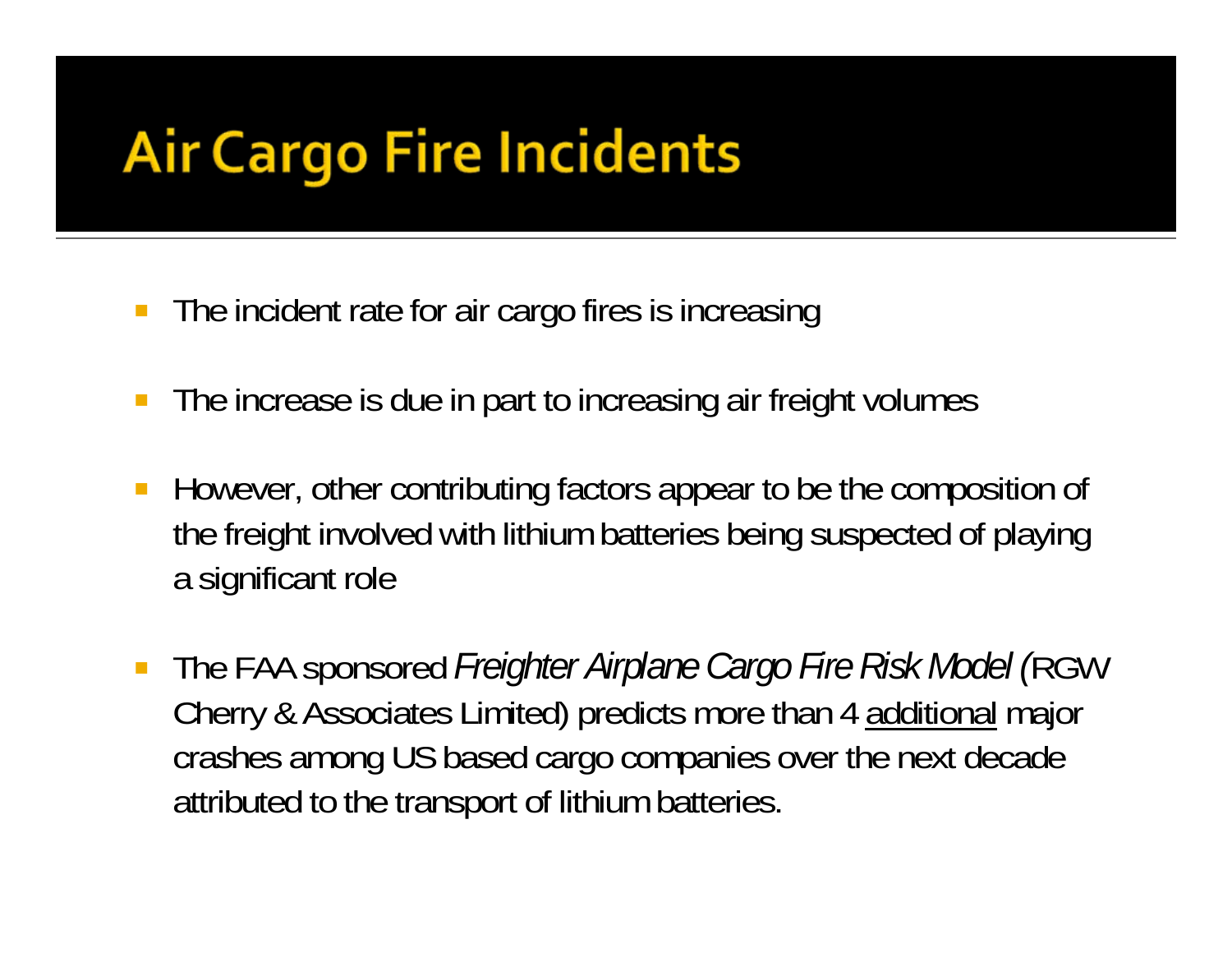## **Options Are Available**

- $\mathbb{R}^3$  There may be some debate regarding the cause and contribution of lithium batteries, packaging and labeling in the two recent fatal crashes.
- $\mathbb{R}^3$  However, it is clear that current fire alarm and suppression options are not providing adequate protection to allow the crew the extended time required to execute a safe landing
- $\mathcal{L}_{\mathcal{A}}$  There are readily available, simple options which can demonstrate control of a fire for extensive periods of time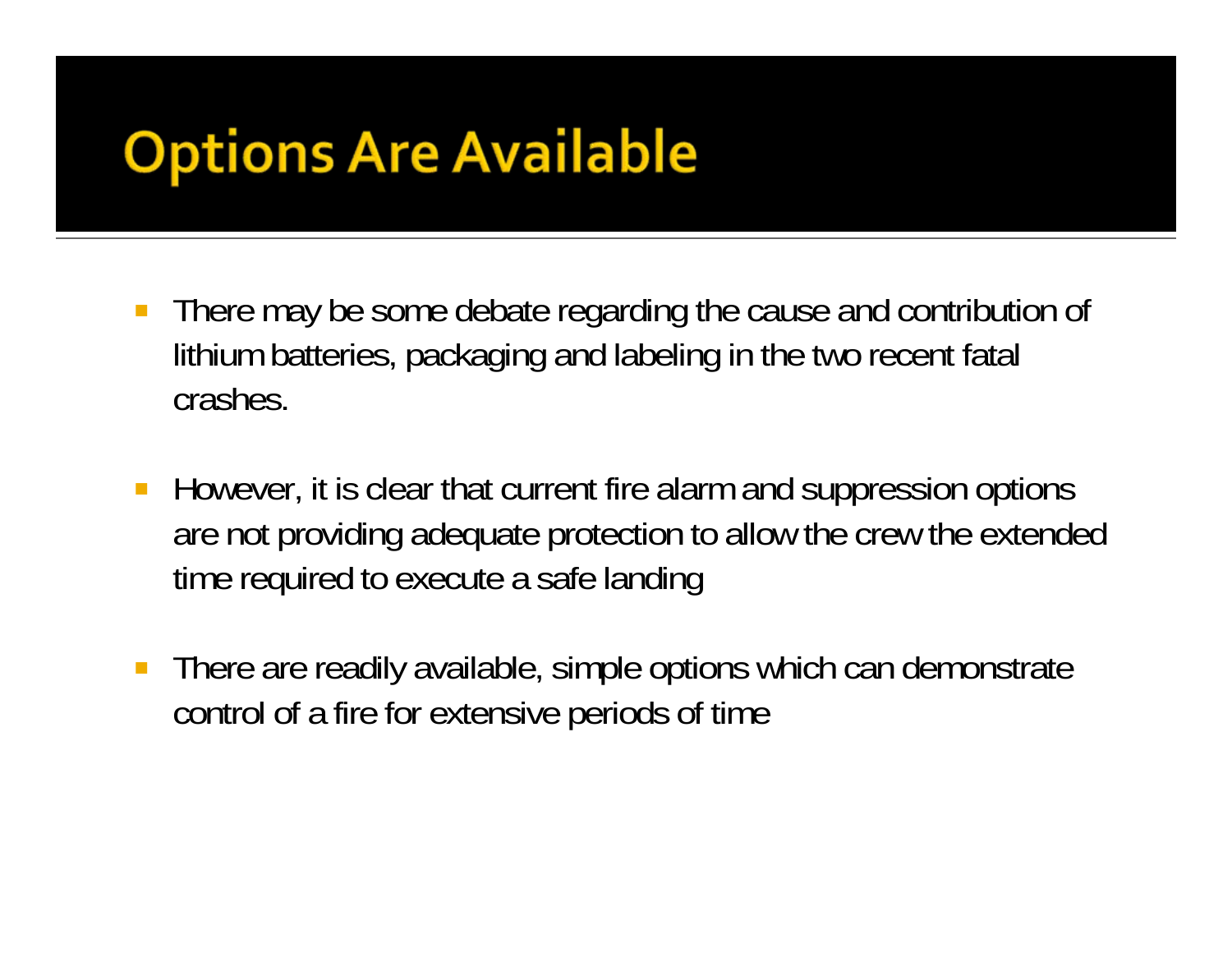#### **One Approach - ULD Contained Suppression**

ULD contained suppression systems target the fires inside the ULD and provide several advantages over cargo bay protection:

- $\mathcal{C}^{\mathcal{A}}$  Detection is nearer to the source of ignition, speeding detection and therefore suppressing the fire at its more incipient stage
- $\overline{\mathbb{R}^2}$  Attacking the fire at its source and in a contained volume prevents the fire from engaging additional fuel loads, using less suppressing agent which equates to:
	- × Less agent used and therefore less expense
	- $\mathcal{L}_{\mathcal{A}}$ Reduced environmental impact from the agent
	- $\mathcal{L}_{\mathcal{A}}$ Reduced secondary effects from the agent
	- $\overline{\phantom{a}}$ Reduced human exposure to the agent or potential agent decomposition products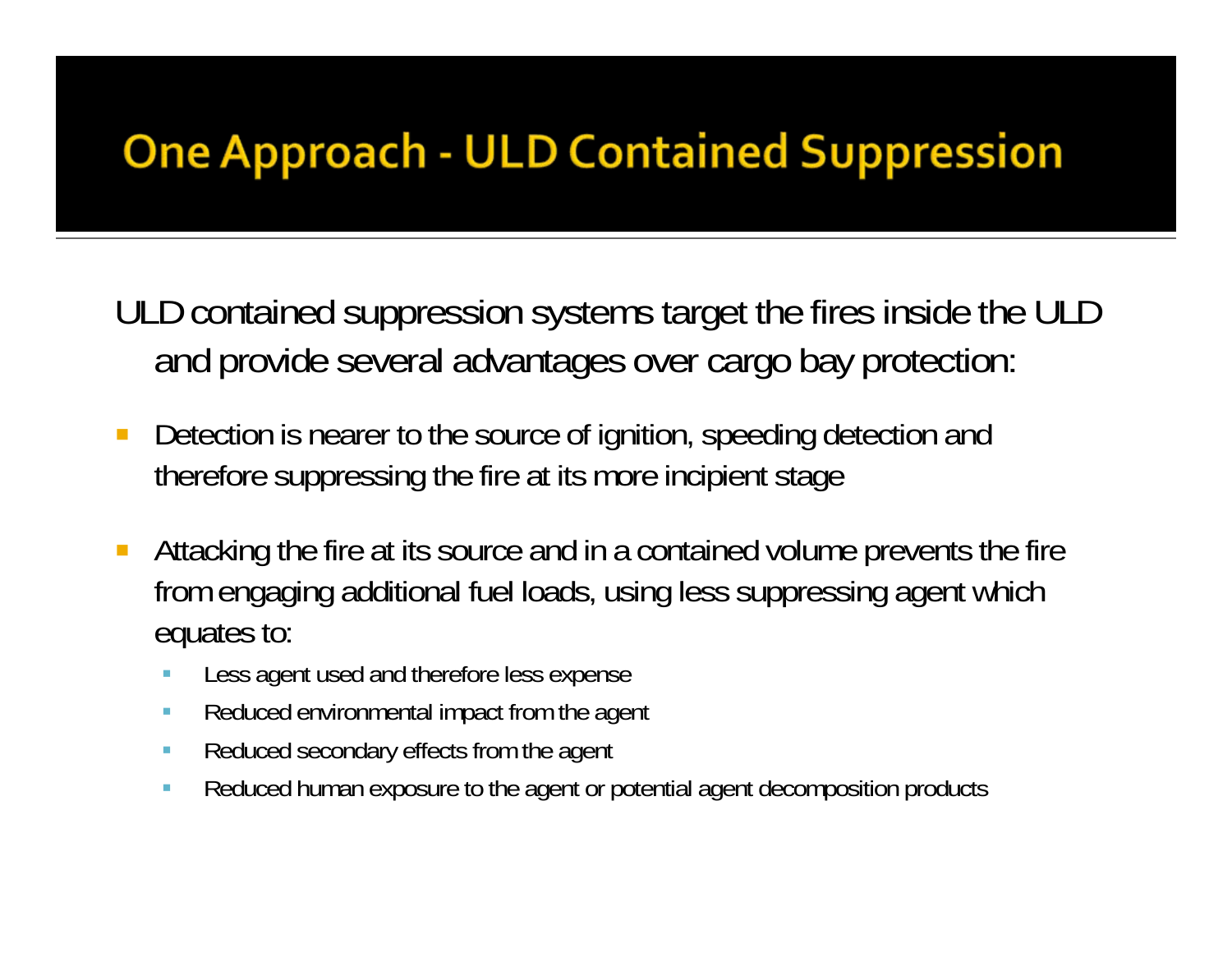# **ULD Contained Suppression**

Other Advantages Include:

- $\mathcal{L}_{\mathcal{A}}$  The system is independent of the airframe
	- A non-operative ULD mounted system can easily be replaced by a ULD with a functional system without grounding the aircraft
- $\mathcal{L}_{\mathcal{A}}$  It can be modified to accommodate various sizes of ULDs and configurations which makes it usable on almost all aircraft types
- $\mathbb{R}^2$ Modifications could make this viable for palletized freight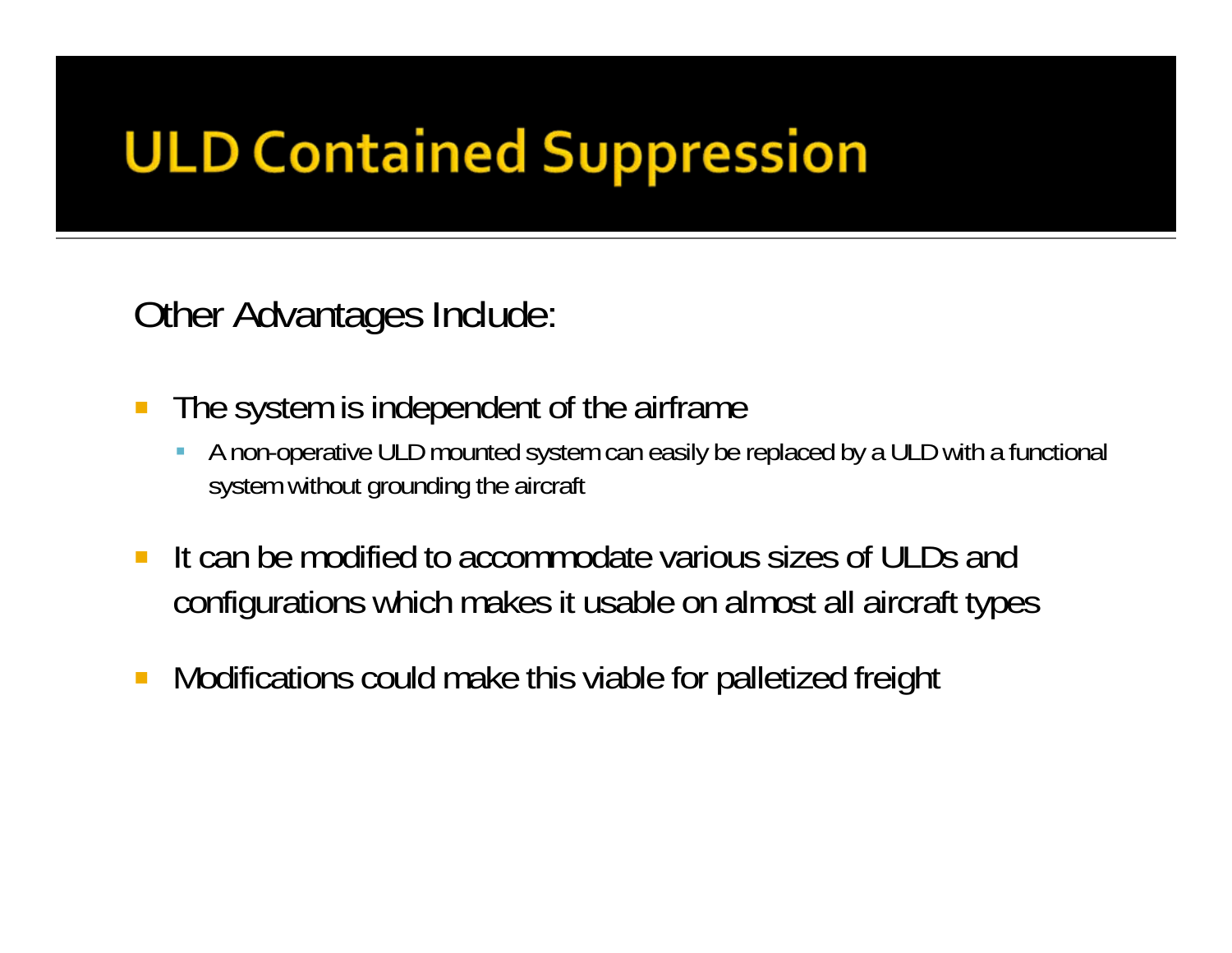### **Firetrace ULD System Design**

The Firetrace prototype system:

- $\mathcal{L}_{\mathcal{A}}$ Does not impede cargo loading/unloading
- Is tamper resistant, armored, impervious to dust, grease, fuels, vibration
- $\mathbb{R}^3$ Provides wireless reporting of fire events and immediate crew notification
- $\mathbb{R}^3$  Self reports system status on demand or automatically minimizing routine maintenance
- F. Will not discharge unless a fire is present, eliminating false discharge risks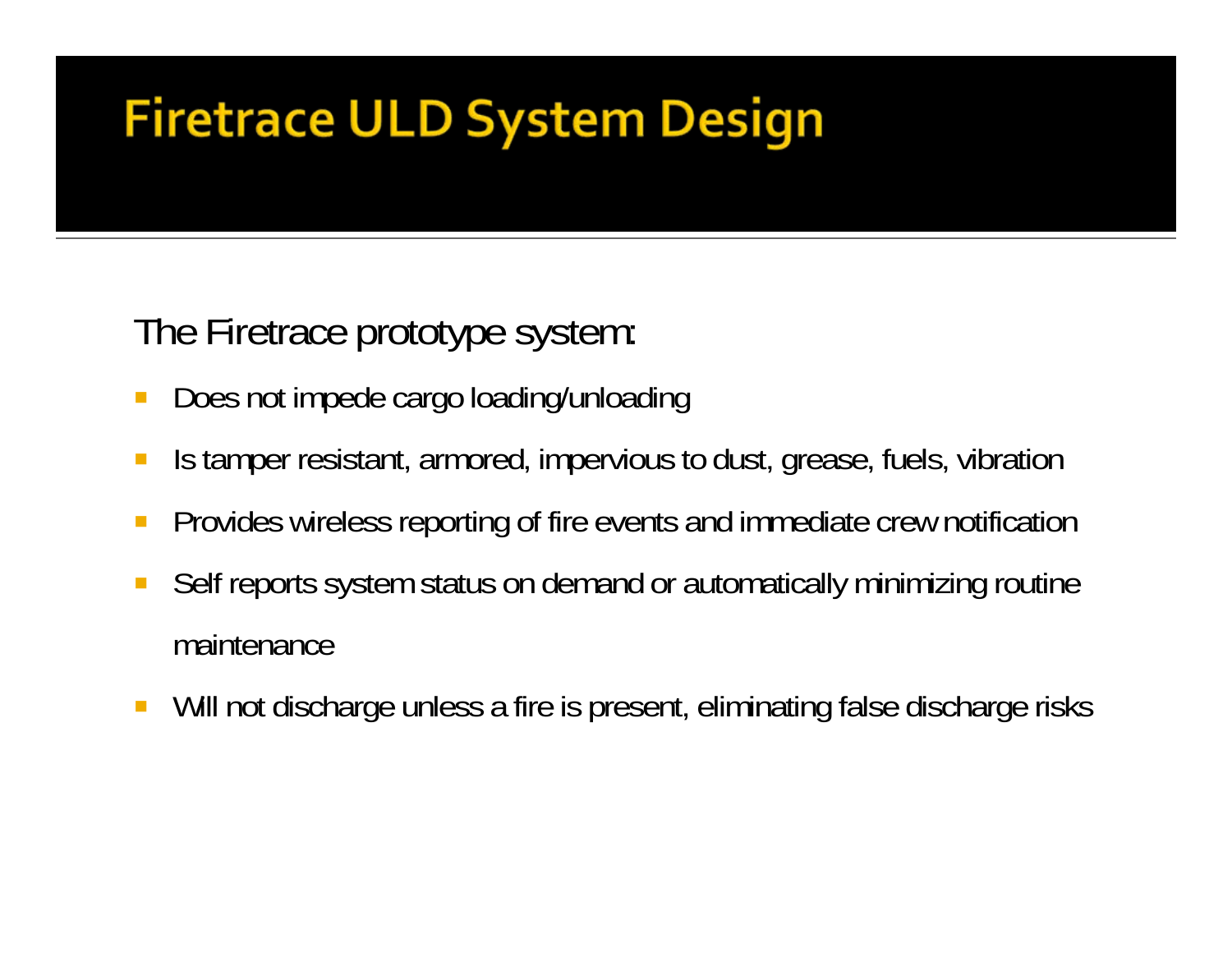## **Prototype System Design**

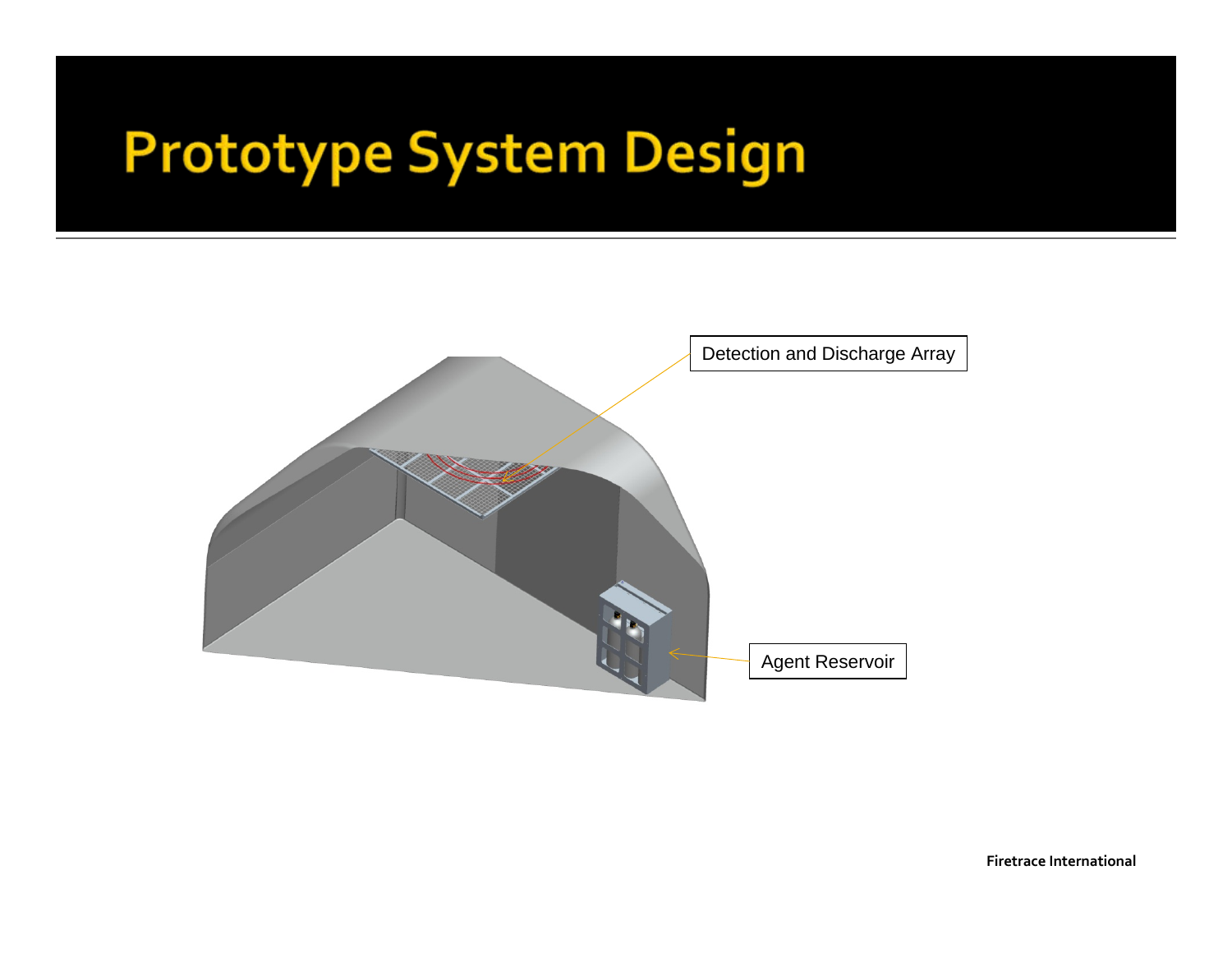# **Firetrace ULD System Design**

Suppression Agent

- $\mathbb{R}^3$ The choice of suppression agent is vital to successful extinguishment
- $\mathcal{C}^{\mathcal{A}}$  For air cargo, the agent must have several capabilities:
	- Effective for Class A paper and Class B flammable liquids
	- $\mathbb{Z}^{\mathbb{Z}}$ Safe for people
	- m. Safe for the environment
	- **Compatible with aircraft materials**
	- ٠ Non-corrosive and without harmful secondary effects
	- ٠ Effective on deep-seated fires
- $\mathcal{L}_{\mathcal{A}}$  After testing clean agents, dry chemical, foam and CO2, Firetrace selected water mist as the best solution

How Does the System Perform Against Standardized Tests?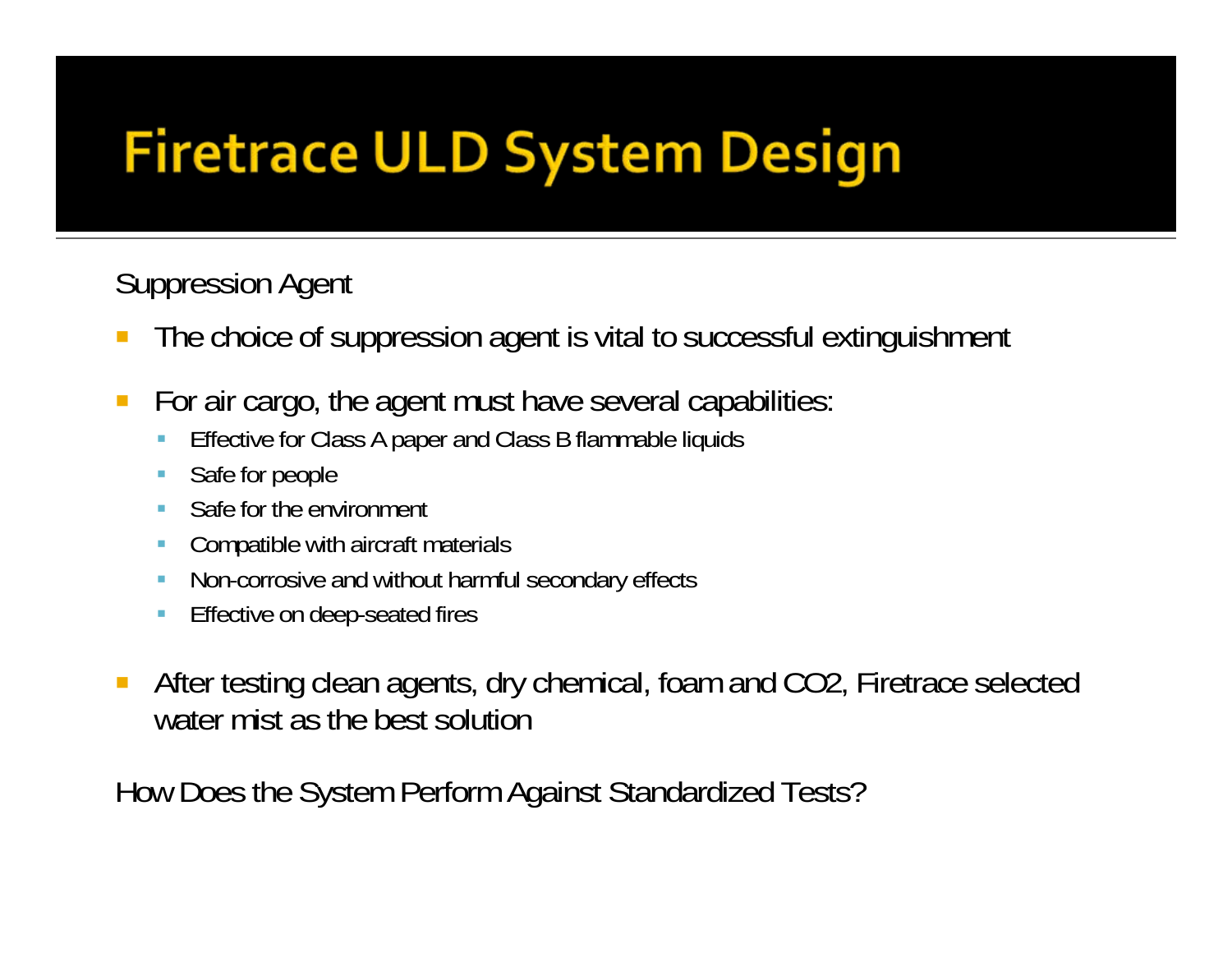## **ULD Test Mockup**

**Previous testing was conducted in standard aluminum-acrylic ULDs**

**A2N ULD made of steel to measure the severity of an uncontrolled fire Instrumentation: fuel temps, air temps, ULD temps and O 2**





**Firetrace International**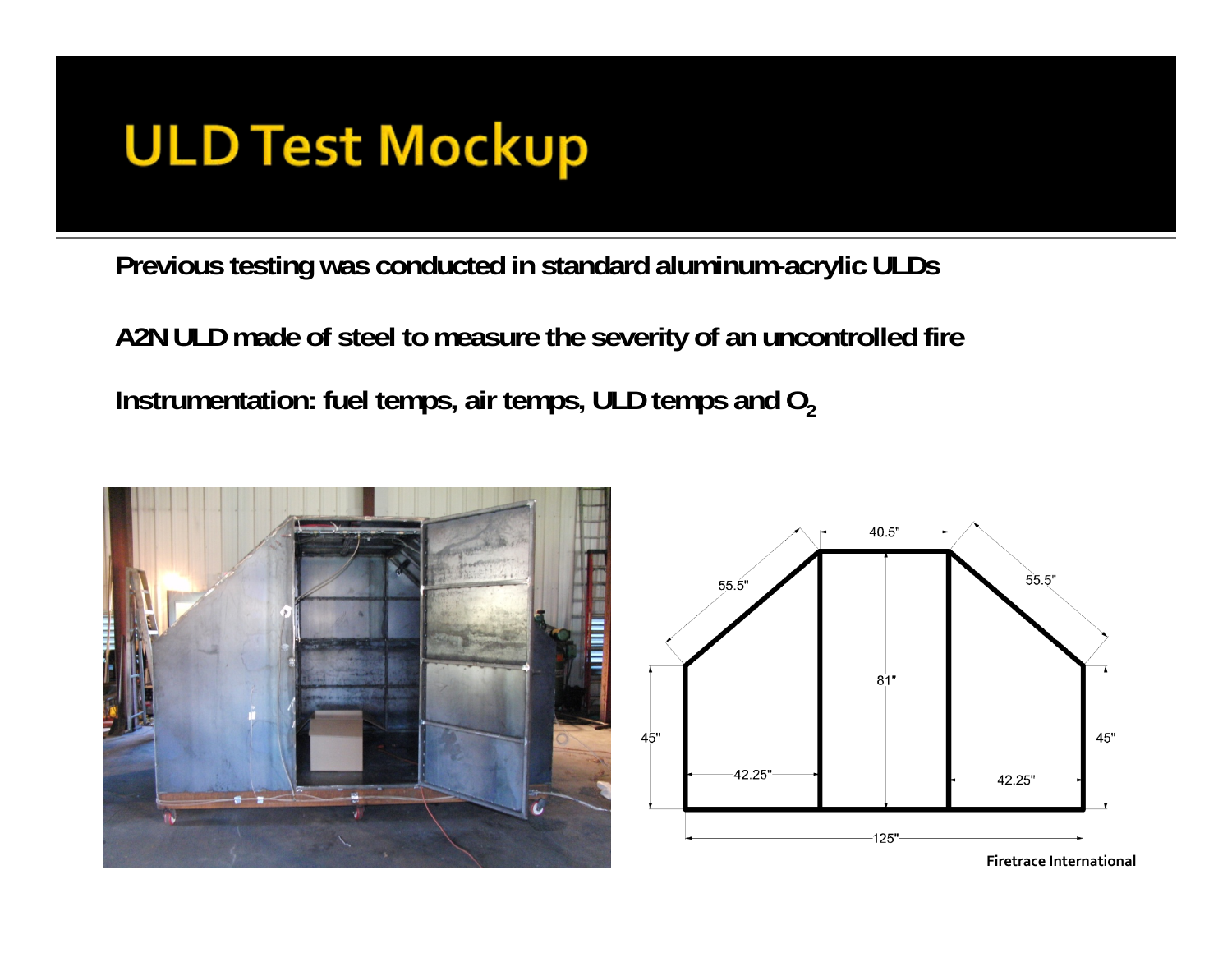**FAA Minimum Performance Standard for Aircraft Cargo Compartment Halon Replacement Fire Suppression Systems** [Test modified to remove artificial openings. Modified door flap]

#### **Fuel Type and Configuration**

- **Cardboard boxes w/shredded paper (FAA)**
- **½ full ULD (helps with O2 issues)**
- •**Various ignition locations**
- •**A2N ULD (420 cu ft)**





**Shredded paper may not be <sup>a</sup> commonly represented fire type, but certainly represents one of the most difficult scenarios to be expected**

**Firetrace International**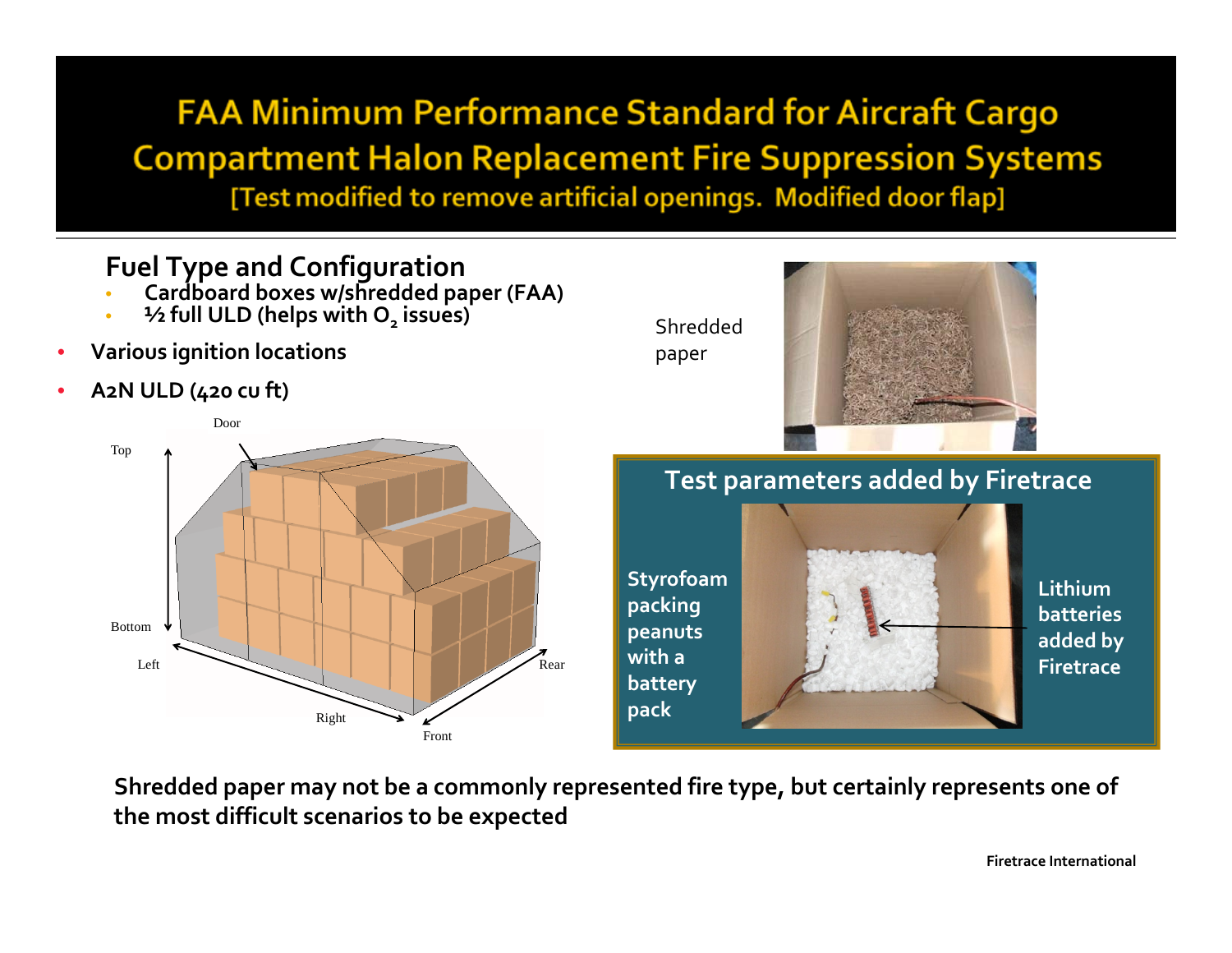### **Results**

- $\mathcal{C}$ Detection from 50s to 110s (60s typical)
- $\overline{\phantom{a}}$ Maintains ULD integrity and suppresses the fire for 4 hours or more
- T. Reduces smoke emissions (yet to be quantified)
- ×, Maintain temperatures to an average of less than 100C other than during ignition spikes
- $\mathbb{R}^2$ Complete system weight of less than 50 lbs for A2N ULD (420 cu ft)

#### **Flammable liquids**

- $\overline{\phantom{a}}$ Fuel – n heptane
- $\overline{\phantom{a}}$ Pan size  $-2\frac{1}{2}$  sq. ft.
- $\Box$ Extinguishment within 30 seconds of discharge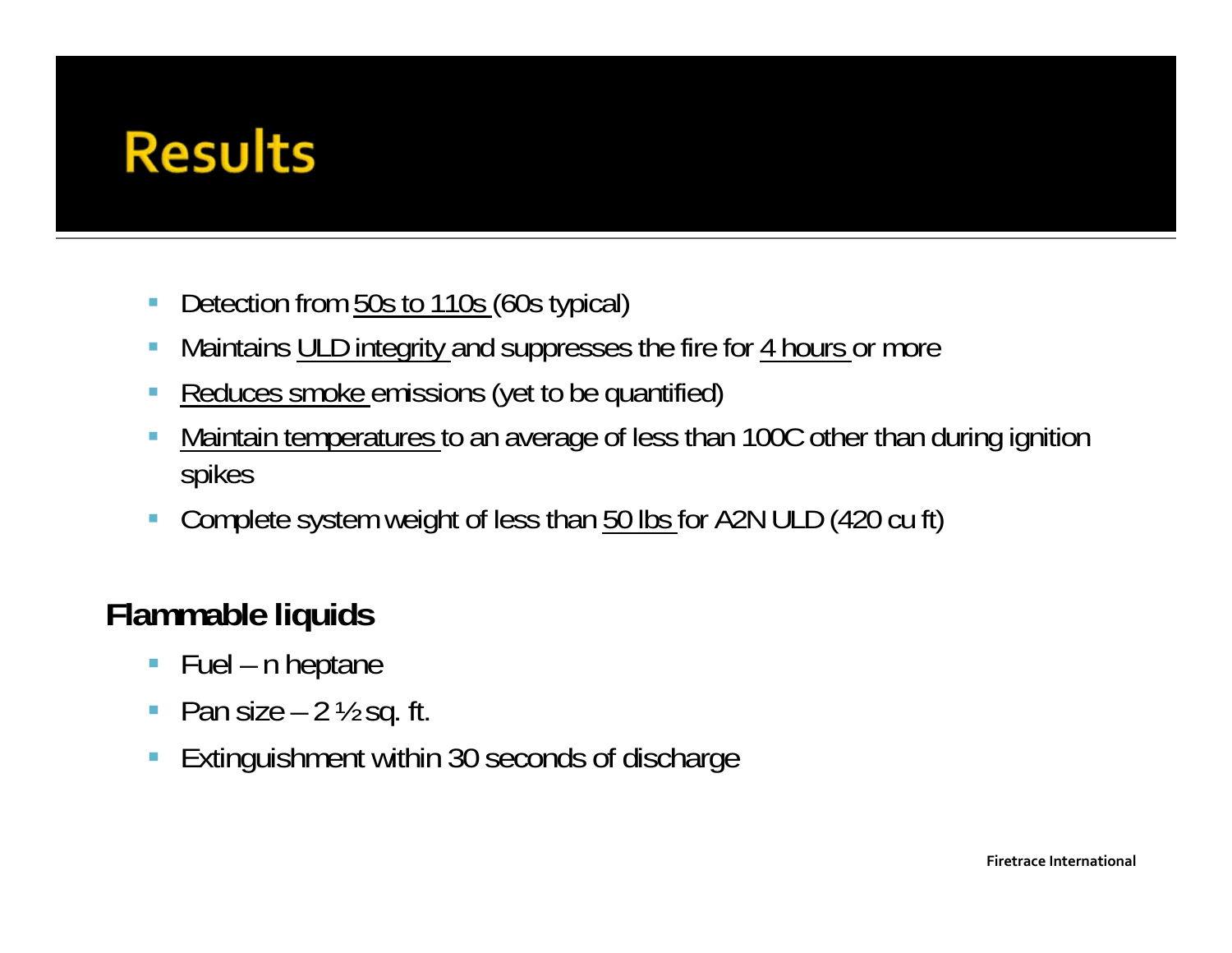## **Summary**

- $\mathcal{L}_{\mathcal{A}}$  With simple technology, we have demonstrated that even lithium battery fueled fires can be suppressed for extensive periods of time
- $\mathcal{L}_{\mathcal{A}}$  Using wireless signaling provides immediate notification of a fire, automates routine maintenance and provides system readiness reporting on demand
- $\mathbb{Z}$ Even an imperfect solution can provide a valuable contribution
- $\mathbb{R}^2$  Solutions available today can provide early warning and mitigate an event in progress can make the difference between survival and disaster